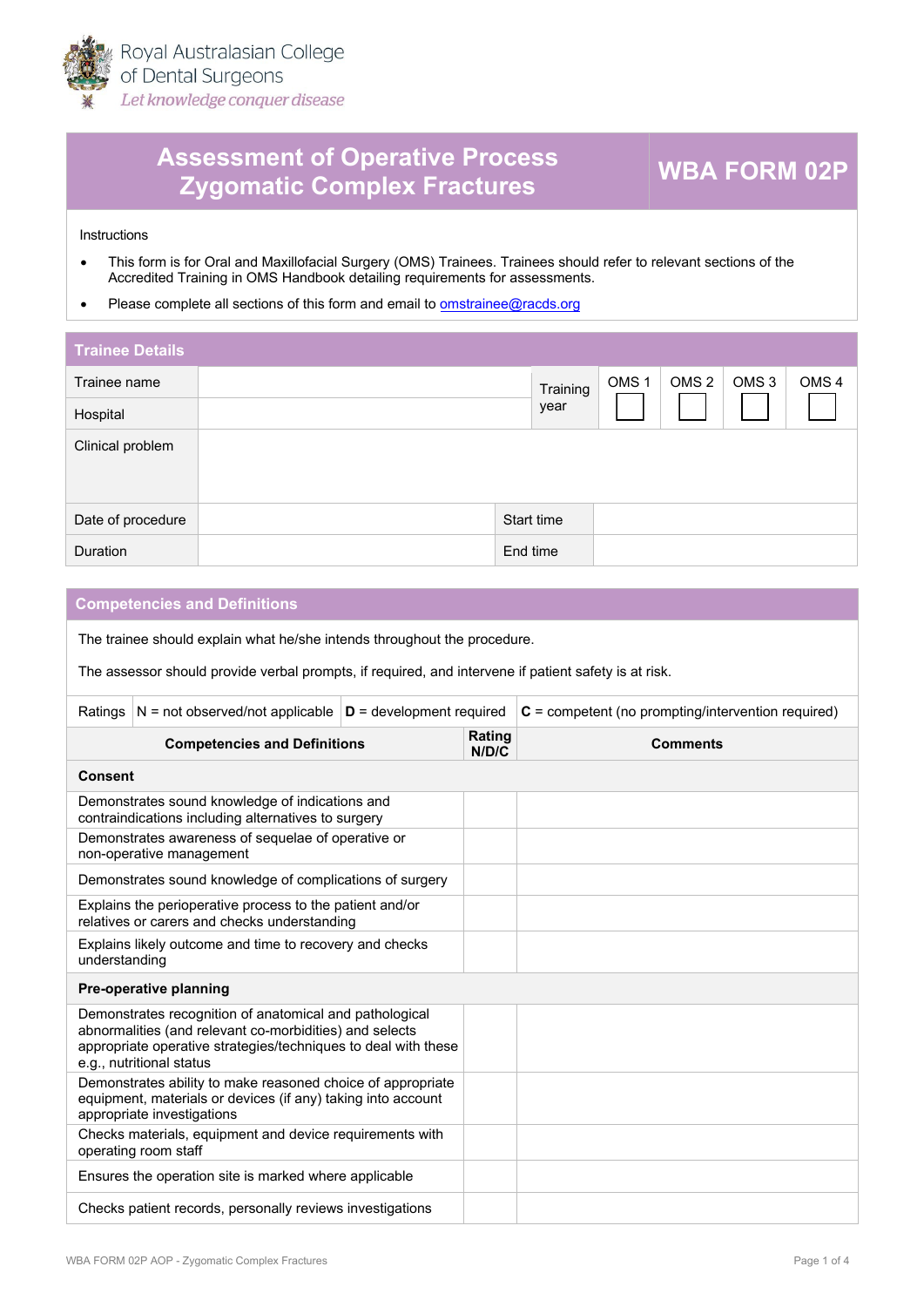

| <b>Competencies and Definitions</b>                                                                                                | Rating<br>N/D/C | <b>Comments</b> |  |
|------------------------------------------------------------------------------------------------------------------------------------|-----------------|-----------------|--|
| Pre-operative preparation                                                                                                          |                 |                 |  |
| Checks in theatre that consent has been obtained and<br>appropriate time out procedures                                            |                 |                 |  |
| Gives effective briefing to theatre team                                                                                           |                 |                 |  |
| Ensures proper and safe positioning of the patient on the<br>operating table                                                       |                 |                 |  |
| Demonstrates careful skin or mucosal preparation - as<br>required                                                                  |                 |                 |  |
| Demonstrates careful draping of the patient's operative field                                                                      |                 |                 |  |
| Ensures general equipment and materials are deployed<br>safely (e.g., suction, diathermy)                                          |                 |                 |  |
| Ensures appropriate drugs, inc. local anaesthesia are<br>administered where appropriate                                            |                 |                 |  |
| Deploys specialist supporting equipment (e.g., operating<br>microscope) effectively                                                |                 |                 |  |
| <b>Exposure and closure</b>                                                                                                        |                 |                 |  |
| Demonstrates knowledge of optimum skin<br>incision/mucosal/portal/access                                                           |                 |                 |  |
| Achieves an adequate exposure through purposeful<br>dissection in correct tissue planes and identifies all<br>structures correctly |                 |                 |  |
| Completes a sound wound repair where appropriate                                                                                   |                 |                 |  |
| Protects the wounds with dressings, splints and drains where<br>appropriate                                                        |                 |                 |  |
| Intra-operative technique                                                                                                          |                 |                 |  |
| Follows an agreed logical sequence or protocol for the<br>procedure                                                                |                 |                 |  |
| Consistently handles tissue well with minimal damage                                                                               |                 |                 |  |
| Controls bleeding promptly by appropriate method                                                                                   |                 |                 |  |
| Demonstrates a sound technique of knots and<br>sutures/staples                                                                     |                 |                 |  |
| Uses instruments appropriately and safely                                                                                          |                 |                 |  |
| Proceeds at appropriate pace with economy of movement                                                                              |                 |                 |  |
| Anticipates and responds appropriately to variation e.g.,<br>anatomy                                                               |                 |                 |  |
| Deals calmly and effectively with unexpected<br>events/complications                                                               |                 |                 |  |
| Uses assistant(s) to the best advantage at all times                                                                               |                 |                 |  |
| Communicates clearly and consistently with the scrub team                                                                          |                 |                 |  |
| Communicates clearly with the anaesthetist                                                                                         |                 |                 |  |
| Placement of incision(s)                                                                                                           |                 |                 |  |
| Tissue dissection                                                                                                                  |                 |                 |  |
| Appropriate reduction of fracture                                                                                                  |                 |                 |  |
| - Temporal approach                                                                                                                |                 |                 |  |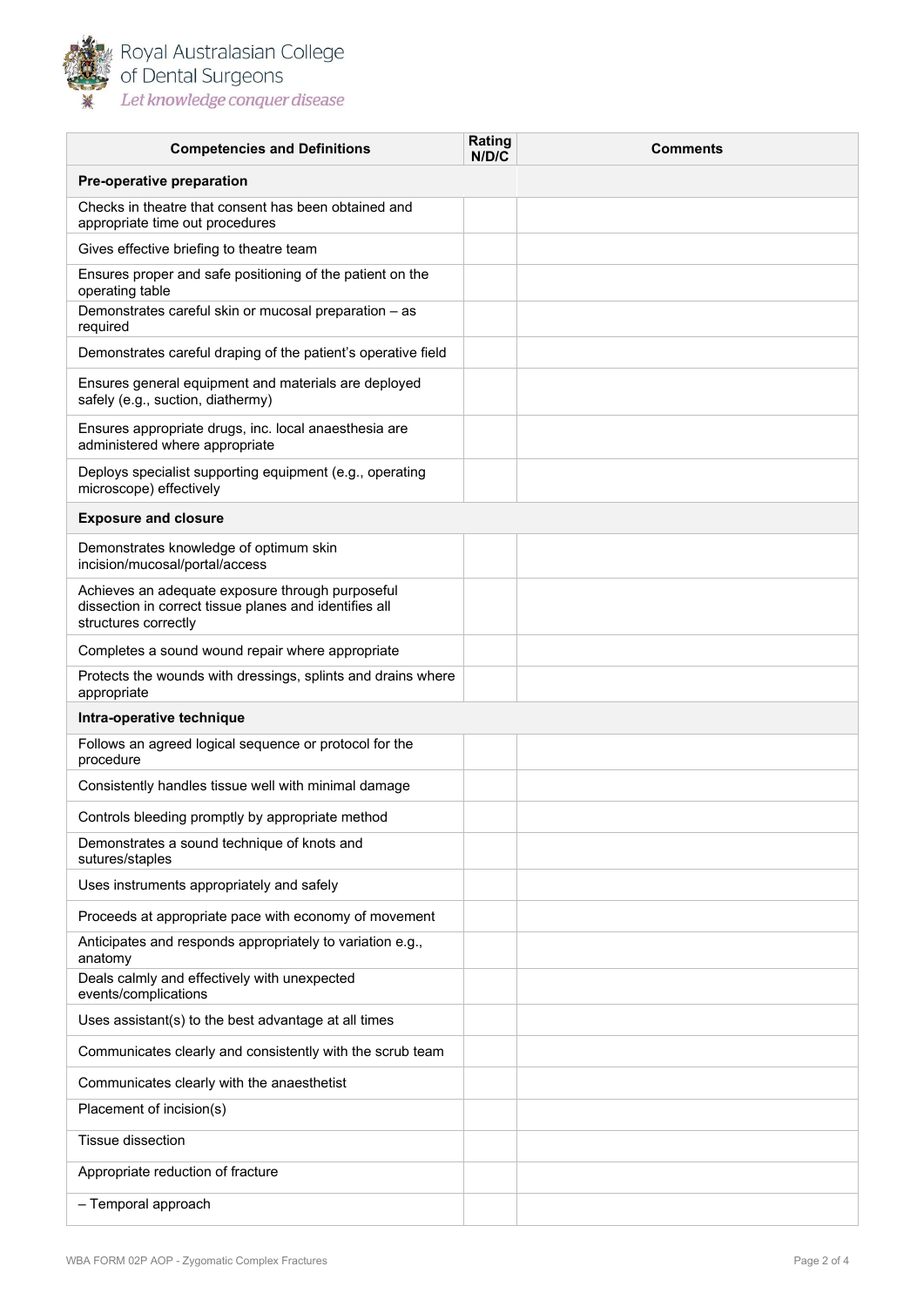

| <b>Competencies and Definitions</b>                                          | Rating<br>N/D/C | <b>Comments</b> |  |  |
|------------------------------------------------------------------------------|-----------------|-----------------|--|--|
| - Transcutaneous hook                                                        |                 |                 |  |  |
| - Intraoral approach                                                         |                 |                 |  |  |
| Direct exposure of fracture site(s)                                          |                 |                 |  |  |
| - Intraoral                                                                  |                 |                 |  |  |
| - Infraorbital margin                                                        |                 |                 |  |  |
| - Fronto-zygomatic process                                                   |                 |                 |  |  |
| - Zygomatic arch                                                             |                 |                 |  |  |
| Exploration of orbital floor where appropriate                               |                 |                 |  |  |
| Identifies and protects of infra-orbital nerve                               |                 |                 |  |  |
| Places appropriate bone fixation across fracture site(s)                     |                 |                 |  |  |
| Checks eye signs                                                             |                 |                 |  |  |
| Post-operative management                                                    |                 |                 |  |  |
| Ensures the patient is transferred safely from the operating<br>table to bed |                 |                 |  |  |
| Constructs a clear operation note                                            |                 |                 |  |  |
| Records clear and appropriate post-operative instructions                    |                 |                 |  |  |
| Deals with specimens. Labels and orientates specimens<br>appropriately       |                 |                 |  |  |

## **Procedure Outcome** *(completed by assessor)*

| Level at which completed elements of the AOP were performed on this occasion |                                                                                            |  |  |
|------------------------------------------------------------------------------|--------------------------------------------------------------------------------------------|--|--|
| Level 0                                                                      | Insufficient evidence observed to support a summary judgment                               |  |  |
| Level 1                                                                      | Unable to perform the procedure, or part observed, under supervision                       |  |  |
| Level 2                                                                      | Able to perform the procedure, or part observed, under supervision                         |  |  |
| Level 3                                                                      | Able to perform the procedure with minimum supervision (needed occasional help)            |  |  |
| Level 4                                                                      | Competent to perform the procedure unsupervised (could deal with complications that arose) |  |  |